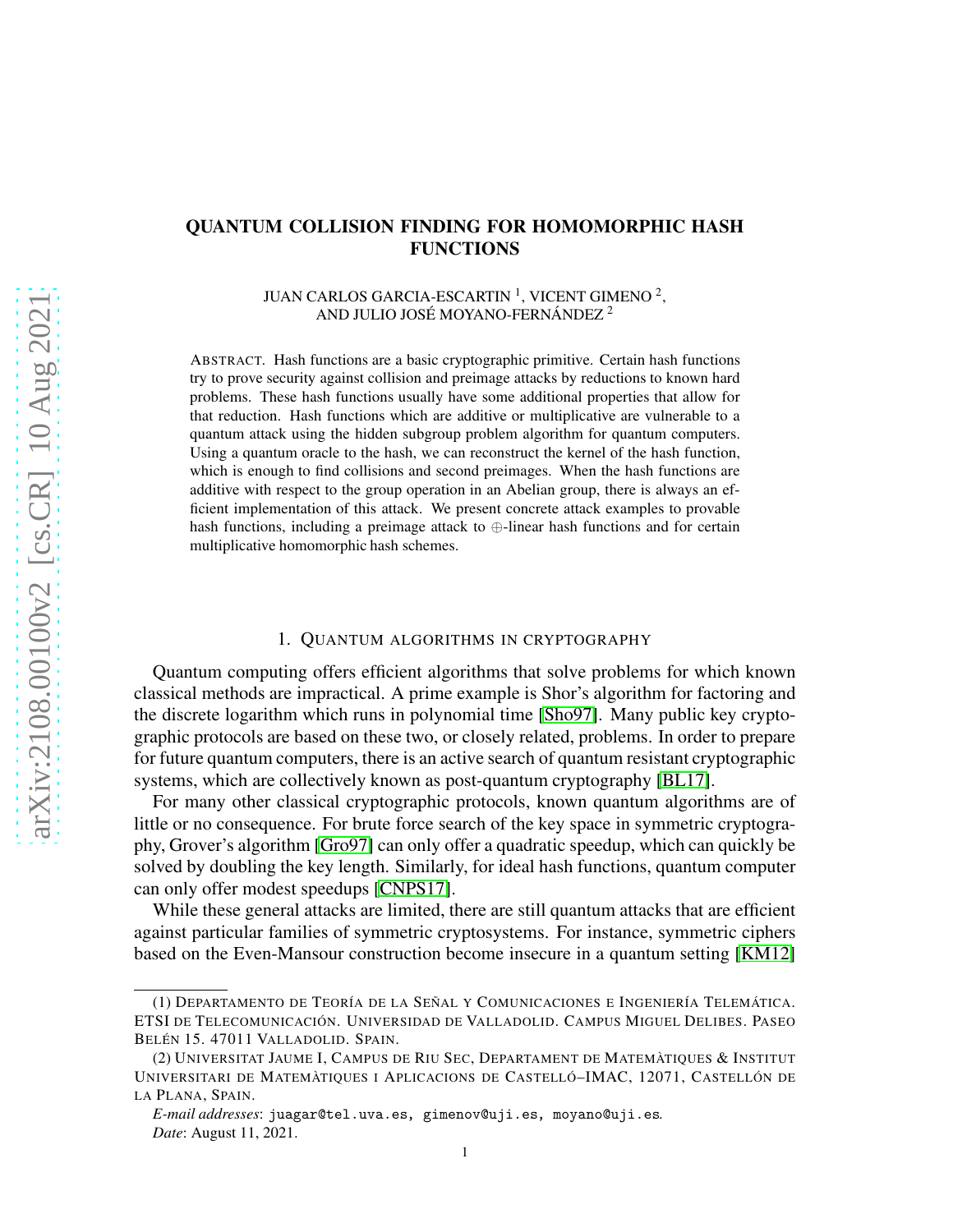and certain common modes of operation in authentication and authenticated encryption can be attacked with quantum period finding [\[KLLNP16\]](#page-10-4).

In this paper, we show that certain families of cryptographic hash functions that are additive or multiplicative are vulnerable to quantum attacks. These functions are sometimes the basic element in homomorphic hash applications [\[KFM04\]](#page-10-5).

## 2. CRYPTOGRAPHIC HASH FUNCTIONS

An ideal hash function is a function  $H(x) = y$  which takes an input binary string of an arbitrary length *x* into an output  $y \in \{0,1\}^n$  with a fixed number of bits *n*. Depending on the intended use, there are many definitions of what constitutes a proper cryptographic hash function. Some common requirements, in a broad formulation, are [\[MVO96\]](#page-11-1):

- *Collision resistance*: It should be infeasible to find two values  $x, x'$  with  $x \neq x'$ such that  $H(x) = H(x')$ .
- *Preimage resistance*: For a fixed hash value *y* it should be infeasible to find a string *x* such that  $H(x) = y$ .
- *Second preimage resistance*: For a fixed input *x* it should be infeasible to find a second string x' such that  $H(x) = H(x')$ .

In practice, we can consider ideal hash functions as random transformations that take any input *x* into a random string of *n* bits and for which even the smallest change in *x* (1 flipped bit) results in completely new output (which has, on average, only half bits in common with the first hash).

We present a second preimage attack for hash functions that are additive or multiplicative (see Section [2.1\)](#page-1-0). This automatically gives a family of collisions. With a number of operations polynomial in the number of input bits we can find an exhaustive list of collisions for any desired input.

<span id="page-1-0"></span>2.1. Homomorphic hash functions. A general hash function works on lengths of an arbitrary ouput. In the following we are adopting a definition with a fixed input size:

**Definition 2.1.** An *m*-to-*n* hash function  $H(x)$ :  $\{0,1\}^m \rightarrow \{0,1\}^n$  is a function that takes an *m*-bit string *x* into an *n*-bit string *y* with  $m > n$ .

In the following, we will use the term hash function to talk about *m*-to-*n* hash functions. This covers some existing fixed-size hash functions and the general case, where we have to restrict to inputs of the same size as the string for which we want a collision. In both cases we can obtain a valid collision (or a second preimage).

Hash functions in cryptography should be inversion, collision and preimage resistant. In many cases, this resistance is assumed from the statistical mixing inside the function. However, in the functions generally known as *provably secure* hash functions, resistance to attacks is founded on reductions to assumed hard problems (like factoring or the discrete logarithm problem). Proofs are possible because of an additional imposed structure on the functions. Similarly, for some applications like homomorphic encryption, there are additional properties which prevent the concerned hash functions to behave as fully random transformations. This is usually not a problem for many applications as long as we can keep collision resistance or similar properties.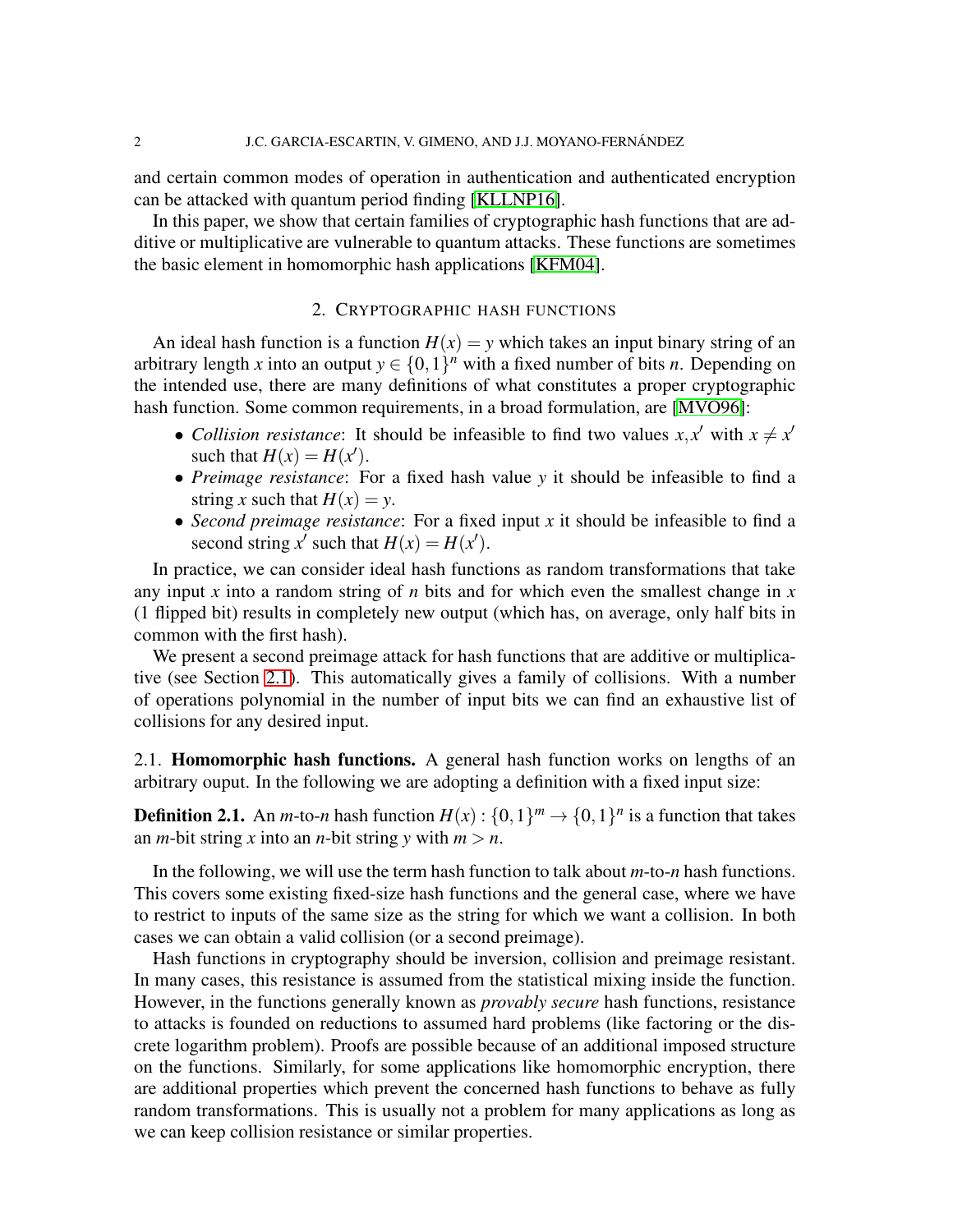Many provable hash functions have an additive or multiplicative property, depending on the group operation. These functions are defined by a homomorphism in that group.

<span id="page-2-0"></span>**Definition 2.2.** A hash function  $H(x)$  is **homomorphic** if, for any input pair *x* and *y*,  $H(x+y) = H(x) + H(y)$  for the group operation + in the input and output groups.

For instance, *l*-bit strings, together with the XOR operation, form an Abelian group so that a hash function  $H(x \oplus y) = H(x) \oplus H(y)$  for the bitwise XOR for *m* (input) and *n* bits (output) is an additive hash function.

In the paper we will speak of additive functions and work with groups  $(G,+)$ . In some contexts, the most natural way to think of the group operation is as a product  $\times$  (and to replace the null element by a unit element). Apart from this unimportant nomenclature issue, additive (or multiplicative) hash functions have the same behaviour and are subject to quantum attacks that can help to find collisions.

## 3. THE HIDDEN SUBGROUP PROBLEM AND HASH COLLISIONS

The most notable quantum algorithms which offer superpolynomial speedups over classical known methods, like Shor's algorithm, solve instances of the hidden subgroup problem [\[BL95,](#page-10-6) [Lom04,](#page-11-2) [CvD10\]](#page-10-7).

**Definition 3.1.** Let G be a finite group with a group operation  $+$  which can be computed efficiently for any pair  $x, y \in G$ . Let  $f : G \to S$  be a function on the group for some set of values *S* that defines a subgroup  $H = \{k \in G : f(k+g) = f(g) \text{ for all } g \in G\}$ . The hidden **subgroup problem** consists in finding a set of generators of this  $H < G$  given f and G.

For Abelian groups, quantum computers can solve the hidden subgroup problem efficiently [\[Lom04\]](#page-11-2).

The additive hash functions of Definition [2.2](#page-2-0) take the elements of a Boolean group  $G = (\{0,1\}^m, +)$  to the set  $S = \{0,1\}^n$  and play the role of the hidding function *f*. For  $\text{any } x, y \in \{0, 1\}^m, H(x+y) = H(x) + H(y).$ 

For the collision attack, we consider the hidden subgroup *K* defined by elements *y* for which  $H(y)$  is the identity element with respect to  $+$  in  $\{0,1\}^n$ . We call this identity element *e* the null element of the sum and denote it by 0. The subgroup *K* is the kernel of the hash function *H*.

The additive hash functions we consider are group homomorphisms and their kernel is a normal subgroup of *G* [\[Lau03\]](#page-11-3).

If we can find an element in the subgroup  $K = \{y_i | H(y_i) = 0\}$  we have a preimage attack.  $H(x + y_i) = H(x) + H(y_i) = H(x) + \mathbf{0} = H(x)$  and we have two inputs  $x + y_i$  and *x* mapping to the same output. The only exception is the  $y_0$  equal to the identity element in the origin group 0, which is always an element of *K*. For hash functions,  $m > n$  and the order (number of elements) of the input group is always greater that the order of the output set  $(|G| > |S|)$ . The hash function can never be injective and the kernel has at least one element apart from the identity of *G*.

3.1. Quantum computers. In a quantum computer, we will represent each element in a group *G* with  $|G| = M$  by states  $|k\rangle$  with a label *k* for each integer  $0 < k < M$ . When  $M = 2<sup>m</sup>$  we can alternatively write the integer as the corresponding binary string. These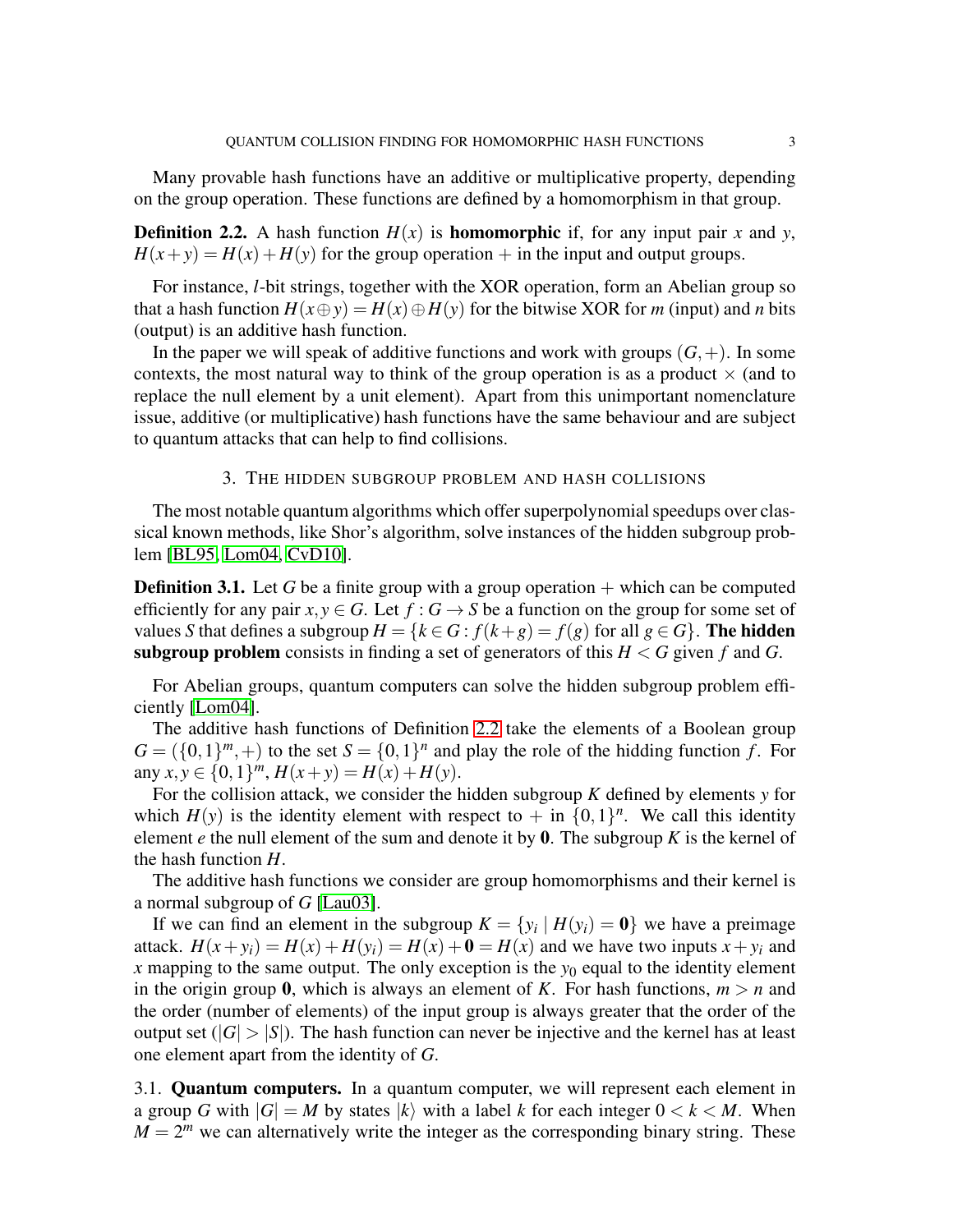states will form a basis for all the possible states  $|\psi\rangle = \sum_{k=0}^{M} \alpha_k |k\rangle$  with complex  $\alpha_k$  so that  $\sum_{k=0}^{M} |\alpha_k|^2 = 1$ . For binary strings, we can also write state  $|k\rangle$  in terms of *m* individual qubits  $|k\rangle = |k_{m-1}\rangle \cdots |k_1\rangle |k_0\rangle$ .

All the operations on the state, except for measurement, are reversible and can be written as a unitary  $M \times M$  matrix *U*. We use the usual notation  $U_1 \otimes U_2$  and  $U^{\otimes n}$  to denote the tensor product of the operations  $U_1$  and  $U_2$  and the  $U$  operation applied to  $n$  different inputs (of the corresponding dimension) respectively.

One particularly useful evolution on a single qubit is given by the Hadamard gate  $H|x\rangle = \frac{|0\rangle + (-1)^x |1\rangle}{\sqrt{2}}$ . Among other uses, it can be used to prepare uniform superpositions starting from an initial  $|0\rangle \cdots |0\rangle |0\rangle$  state.

While quantum states can be in superpositions of multiple values, in order to retrieve information from the system we need to perform a measurement and we can only recover a single value. Thus the advantage of quantum computing lies not in superpositions alone but in being able to choose a quantum evolution *U* which results in a destructive interference for the states we are not interested in and a constructive interference between the states we want. For that reason, where quantum computers really shine is in problems with a strong hidden structure where we can extract global properties which are usually inaccessible to classical computers without heavy sampling (checking most of the possible values)

A more detailed description of quantum computing can be found in standard textbooks [\[NC00,](#page-11-4) [Mer07\]](#page-11-5).

<span id="page-3-0"></span>3.1.1. *Quantum Fourier Transform in finite Abelian groups.* A key operation in quantum computers is the Quantum Fourier Transform, which helps us to produce the necessary constructive and destructive interference which reveals the solution we search for. In this Section, we describe its implementation for Abelian groups. We first need a few definitions.

**Definition 3.2.** A finite Abelian group  $(G,+)$  has  $|G|$  distinct one-dimensional irreducible representations called **characters**. A character is a multiplicative function  $\chi : G \to \mathbb{C} \setminus \{0\}$ so that, for the + operation in *G*,  $\chi(x+y) = \chi(x)\chi(y)$  for any pair  $x, y \in G$ .

From the structure theorem for finite abelian groups, *G* can be written as a direct sum  $G = \mathbb{Z}_{N_1} \oplus \cdots \oplus \mathbb{Z}_{N_k}$  of *k* cyclic groups  $\mathbb{Z}_i$  of orders  $N_i$ . The elements  $g \in G$  can be described as *k*-tuples  $g = (g_1, \ldots, g_k)$  taking each  $g_j$  as an integer modulo  $N_j$ . The identity of *G* becomes  $e = 0 = (0, 0, \dots, 0)$ .

We can now define a decomposition in terms of each of the cyclic groups from the tuples  $\beta_1 = (1,0,0,\ldots,0), \beta_2 = (0,1,\ldots,0), \ldots, \beta_k = (0,0,0,\ldots,1)$ , with all these  $\beta_j \in G$ [\[Lom04\]](#page-11-2). For any  $g = (g_1, g_2, \ldots, g_k) \in G$ 

$$
\chi(g) = \chi\left(\sum_{j=1}^{k} g_j \beta_j\right) = \prod_{j=1}^{k} \chi\left(\beta_j\right)^{g_j} \tag{3.1}
$$

where the effect of  $\chi$  on any  $g$  is completely determined from the values it takes on the β *j* .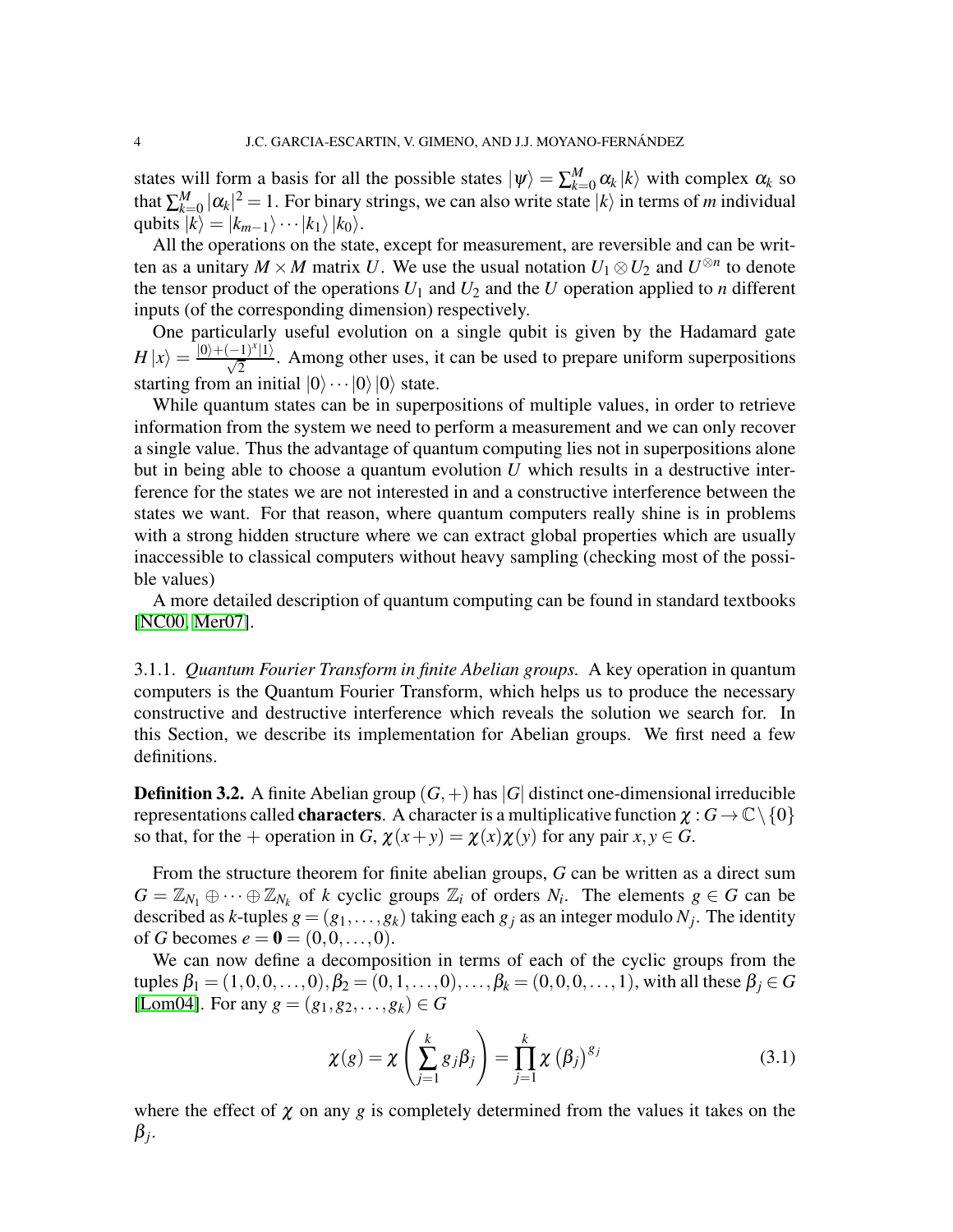For each  $g \in G$ , we can define a character  $\chi_g(h) = \prod_{j=1}^k \omega_{N_j}^{g_j h_j}$  $N_j^{g_j n_j}$  for  $h \in G$  and the roots of unity  $\omega_{N_j} = e^{i\frac{2\pi}{N_j}}$ .

For any fixed character of a finite Abelian group  $\chi$ :

<span id="page-4-0"></span>
$$
\sum_{g \in G} \chi(g) = \begin{cases} |G| & \text{if } \chi = \chi_e \\ 0 & \text{if } \chi \neq \chi_e \end{cases}
$$
 (3.2)

where  $\chi_e$  is the identitity character which sends any  $g \in G$  to 1.

We define a quantum Fourier transform over *G*, QFT<sub>*G*</sub> from a character as the operator:

$$
QFT_G|g\rangle = \frac{1}{\sqrt{|G|}} \sum_{h \in G} \chi_h(g) |h\rangle.
$$
 (3.3)

For a cyclic group  $G = \mathbb{Z}_N$ , the characters  $\chi_h(g) = e^{i\frac{2\pi hg}{N}}$  are defined from the roots of unity. We can similarly compute the characters for any group that is a known direct product of cyclic groups.

We can build efficient quantum circuits giving the  $QFT_G$  operation for finite Abelian groups. For  $G = \mathbb{Z}_2^n$ , the most common group when working with binary strings, the operation  $H^{\otimes n}$  (a Hadamard gate on each qubit) gives an efficient implementation. Similarly, for any cyclic group  $G = \mathbb{Z}_N$ , even for an unknown N, the Quantum Fourier Transform

$$
QFT_G|x\rangle = \sum_{y \in G} \omega_N^{xy} |y\rangle \tag{3.4}
$$

with  $\omega_N = e^{i\frac{2\pi}{N}}$  can be computed efficiently (and is indeed the QFT used in Shor's algorithm) [\[HH00,](#page-10-8) [Lom04\]](#page-11-2).

For a group with a know factorization  $G = \mathbb{Z}_{U_1} \times \cdots \times \mathbb{Z}_{U_{k-1}} \times \mathbb{Z}_{U_k}$  (using a direct product notation), there are also efficient constructions using the unitary evolution  $QFT_G =$  $QFT_{U_1} \otimes \cdots \otimes QFT_{U_{k-1}} \otimes QFT_{U_k}$  resulting from the tensor product of the QFT in each known cyclic group.

In fact, for any Abelian group, we can approximate the corresponding Quantum Fourier Transform and even use a simpler version that still works as expected for the Hidden Subgroup Problem using Fourier Sampling [\[HH00,](#page-10-8) [CvD10\]](#page-10-7).

The hash functions we review are all defined for finite Abelian groups, but there exist QFT generalizations which could help in additional problems [\[MRR06,](#page-11-6) [GSVV01\]](#page-10-9).

3.1.2. *Orthogonal subgroups and cosets.* We also used two important results related to any subgroup  $H < G$ .

**Definition 3.3.** For a subset  $X \subseteq G$ , we say  $h \in G$  is **orthogonal** to *X* if  $\chi_h(x) = 1$  for all *x* ∈ *X*.

<span id="page-4-1"></span>**Definition 3.4.** For any subgroup  $X < G$ , the **orthogonal subgroup**  $H^{\perp} = \{g \in G \mid \chi_g(h) = 0\}$ 1 for all *h* ∈ *H*} is the set of all the elements in *G* orthogonal to *H*. This  $H^{\perp}$  is a subgroup of *G* and determines *H* uniquely.

**Definition 3.5.** Let *H* be a subgroup of  $(G, +)$ . For a fixed element  $g_i \in G$ , the **left coset** is the set  $g_iH = \{g_i + h$  for all  $h \in H\}$  and the **right coset** is  $Hg_i = \{h + g_i$  for all  $h \in H\}$ . For an Abelian group both cosets are the same.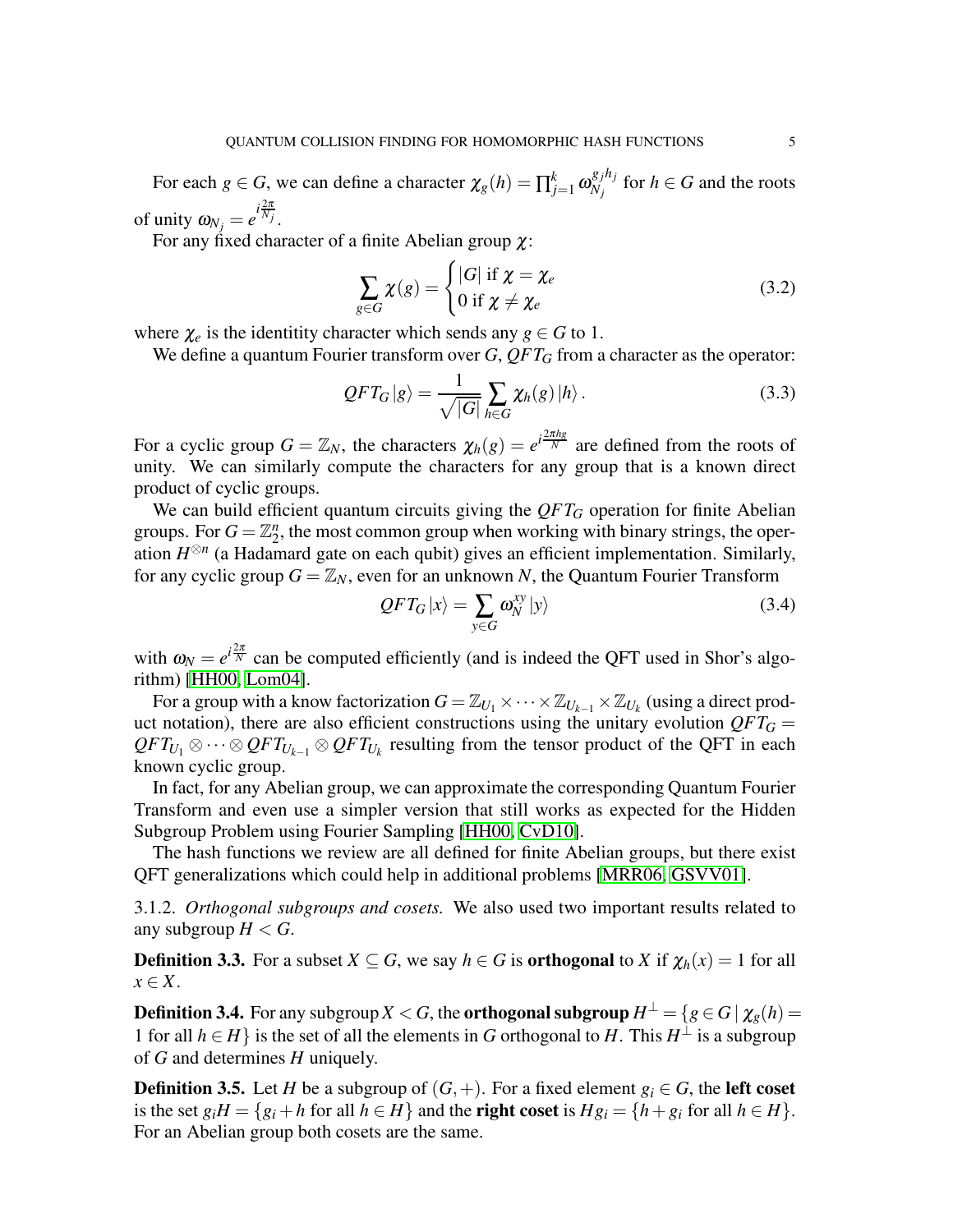A key result for the Fourier Transform over Abelian groups is that it takes uniform superpositions from a subgroup *H* into a uniform superposition in the orthogonal subgroup  $H^{\perp}$  [\[Lom04\]](#page-11-2)

$$
QFT_G\left(\frac{1}{\sqrt{|H|}}\sum_{h\in H}|h\rangle\right) = \frac{1}{\sqrt{|H^{\perp}|}}\sum_{h'\in H^{\perp}}|h'\rangle.
$$
 (3.5)

*Proof.* We have

$$
QFT_G\left(\frac{1}{\sqrt{|H|}}\sum_{h\in H}|h\rangle\right) = \frac{1}{\sqrt{|H|}}\sum_{h\in H}QFT_G|h\rangle = \frac{1}{\sqrt{|G||H|}}\sum_{h\in H} \sum_{g\in G} \chi_g(h)|g\rangle(3.6)
$$

$$
= \frac{1}{\sqrt{|G||H|}}\sum_{g\in G} \left(\sum_{h\in H} \chi_g(h)\right)|g\rangle. \tag{3.7}
$$

The character  $\chi_g$  of *G* is also a character of *H* and the sum is 0 unless it is the identity on *H*, when it becomes |*H*| (see Eq. [\(3.2\)](#page-4-0)). That  $\chi_g(h) = 1$  for all the elements  $h \in H$ is precisely the definition of the elements of the orthogonal subgroup  $H^{\perp}$  (see Definition [3.4\)](#page-4-1). So

$$
\frac{1}{\sqrt{|G||H|}}\sum_{g\in G}\left(\sum_{h\in H}\chi_g(h)\right)|g\rangle = \frac{1}{\sqrt{|G||H|}}\sum_{g\in H^{\perp}}|H||g\rangle = \sqrt{\frac{|H|}{|G|}}\sum_{g\in H^{\perp}}|g\rangle, \quad (3.8)
$$

which is a uniform superposition over  $H^{\perp}$  which is  $G/H$  and has  $\frac{|G|}{|H|}$  elements.

Assuming an Abelian group, which is the case for the additive hash functions under study, we call  $H_i$  to the coset  $g_i H = Hg_i$ . We are concerned with the Fourier Transform

$$
QFT_G\left(\frac{1}{\sqrt{|K|}}\sum_{g\in H_i}|g\rangle\right)=\frac{1}{\sqrt{|K^\perp|}}\sum_{h\in K^\perp}\chi_h(g_i)|h\rangle\tag{3.9}
$$

 $\Box$ 

for any fixed  $g_i$  (representative) giving the coset  $H_i$ .

A quantum collision algorithm will sample random elements from  $H_i$  until it can deduce a generating set for *K*. Each element of  $H^{\perp}$  gives one condition in a system of equations which completely describes *H* after sampling a number of orthogonal elements logarithmic with the size of *G*.

## 4. GENERAL COLLISION ALGORITHM

The tools from the previous sections allow us to define a general collision finding algorithm with the following steps:

- Prepare an initial state  $|0\rangle|0\rangle$  with two registers, the first with *m* qubits, the second with *n*.
- Create a uniform superposition

$$
\frac{1}{\sqrt{M}}\sum_{x=0}^{M-1}|x\rangle|0\rangle.
$$
 (4.1)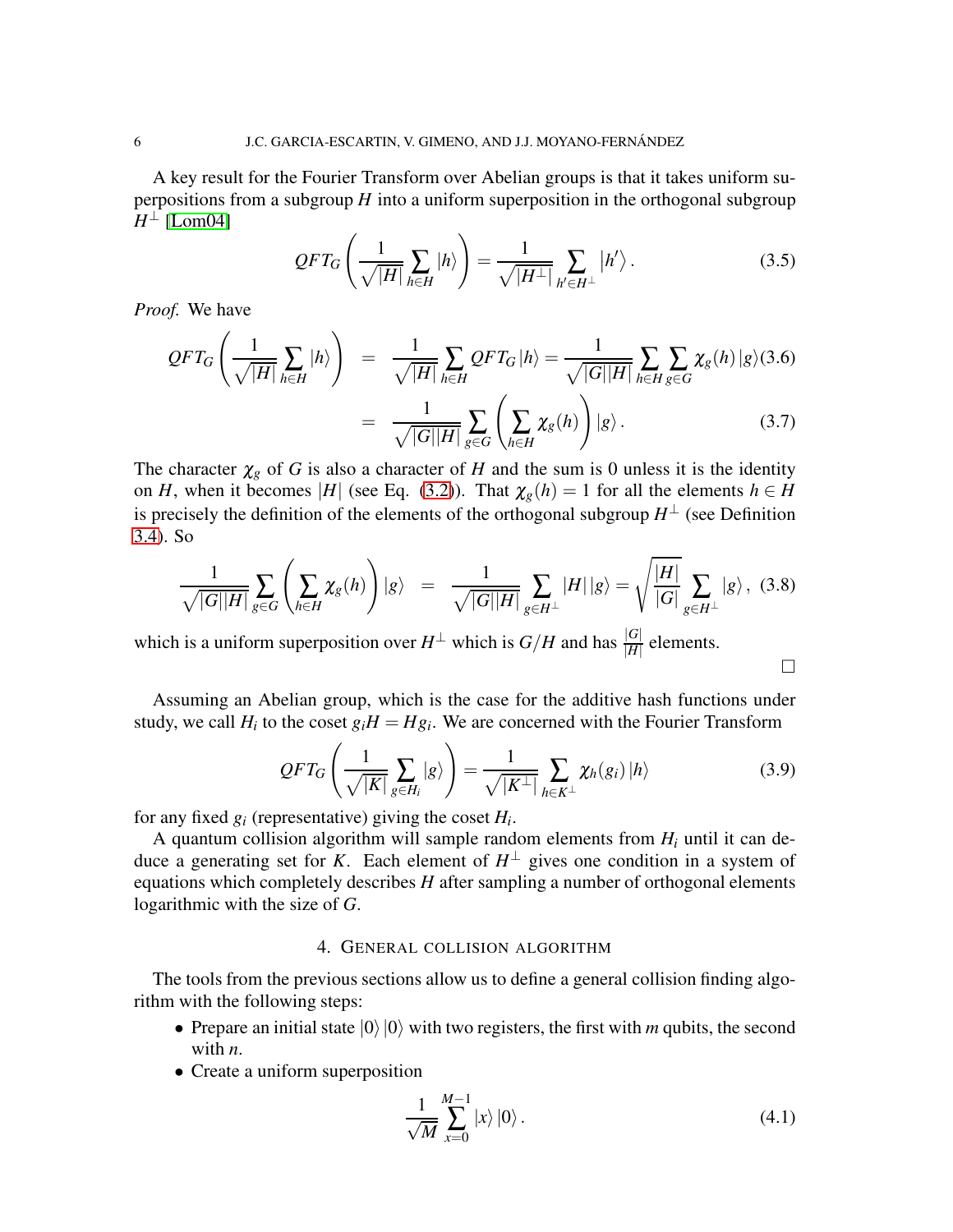This can be done with a  $H^{\otimes m} \otimes I^{\otimes n}$  or, depending on our group,  $QFT_G \otimes I^{\otimes n}$ . • Call the hash oracle to transform the uniform superposition into

$$
\frac{1}{\sqrt{M}}\sum_{x=0}^{M-1}|x\rangle|H(x)\rangle.
$$
 (4.2)

For binary strings, we use the usual unitary  $U_f |x\rangle |0\rangle = |x\rangle |y \oplus f(x)\rangle$ , which can be always implemented for functions *f* with an efficient classical implementation (as hash functions should). In other groups, such as the multiplicative group of integers modulo  $N$ , we can use modular addition. In general, for  $a +$  operation in the image group of *H*, we have an efficient method to map the null element into *H*(*x*).

• Measure the second register. The new quantum state is

$$
\frac{1}{\sqrt{|K|}}\sum_{y_i\in K}|x_0+y_i\rangle|H(x_0)\rangle.
$$
 (4.3)

We use that  $H(x + y) = H(x) + H(y)$  for the  $y_i \in K$ . For  $m > n$  (any useful hash function), there will be more than one value mapping to the same  $h$ . We call  $x_0$  to the smallest such value.

The result is a uniform superposition over the values  $x_0 + y_i$  for all the  $y_i$  in the desired subgroup (the kernel of the hash function *H*). The second register can be ignored from this point.

• Compute the  $QFT_G$  of the first register in the corresponding Abelian group. The first register has a uniform superposition of the elements in the  $x_0K$  coset and the result will be a uniform superposition of the elements of the orthogonal subgroup  $K^{\perp}$  with

$$
QFT_G\left(\frac{1}{\sqrt{|K|}}\sum_{y_i\in K}|x_0+y_i\rangle|H(x_0)\rangle\right)=\frac{1}{\sqrt{|K^\perp|}}\sum_{z\in K^\perp}\chi_z(x_0)|z\rangle|H(x_0)\rangle.
$$
 (4.4)

Before *QFT<sub>G</sub>*, measuring the first register would only give an input/output pair. We exploit the hidden structure to force a destructive intereference for all the elements outside the orthogonal group.

• Measure the first register to find a random element of  $K^{\perp}$  with equal probability.

This finishes the quantum part. Once we have a random sample of the orthogonal subgroup, we obtain a new restriction to the possible elements in the generating set of *K*. We repeat the process until we have enough information to find the whole generator. Strictly speaking, for a collision or preimage attack, it suffices to find one element  $y_k \neq$  $0 \in K$ . We can stop as soon as we get the first random element of K which is not the identity. Then, for any input string *x*, we can generate a message  $x \oplus y_k$  so that  $H(x \oplus y_k) =$  $H(x) + H(y_k) = H(x)$ .

The method is efficient as long as:

• We can efficiently generate a uniform superposition over the group *G*.

Typically, we need access to inputs which are arbitary binary strings (we can restrict to *m* bits with each attack) or integers in a range from 0 to *N* (usually converted from a binary string). In both cases it is easy to create the superposition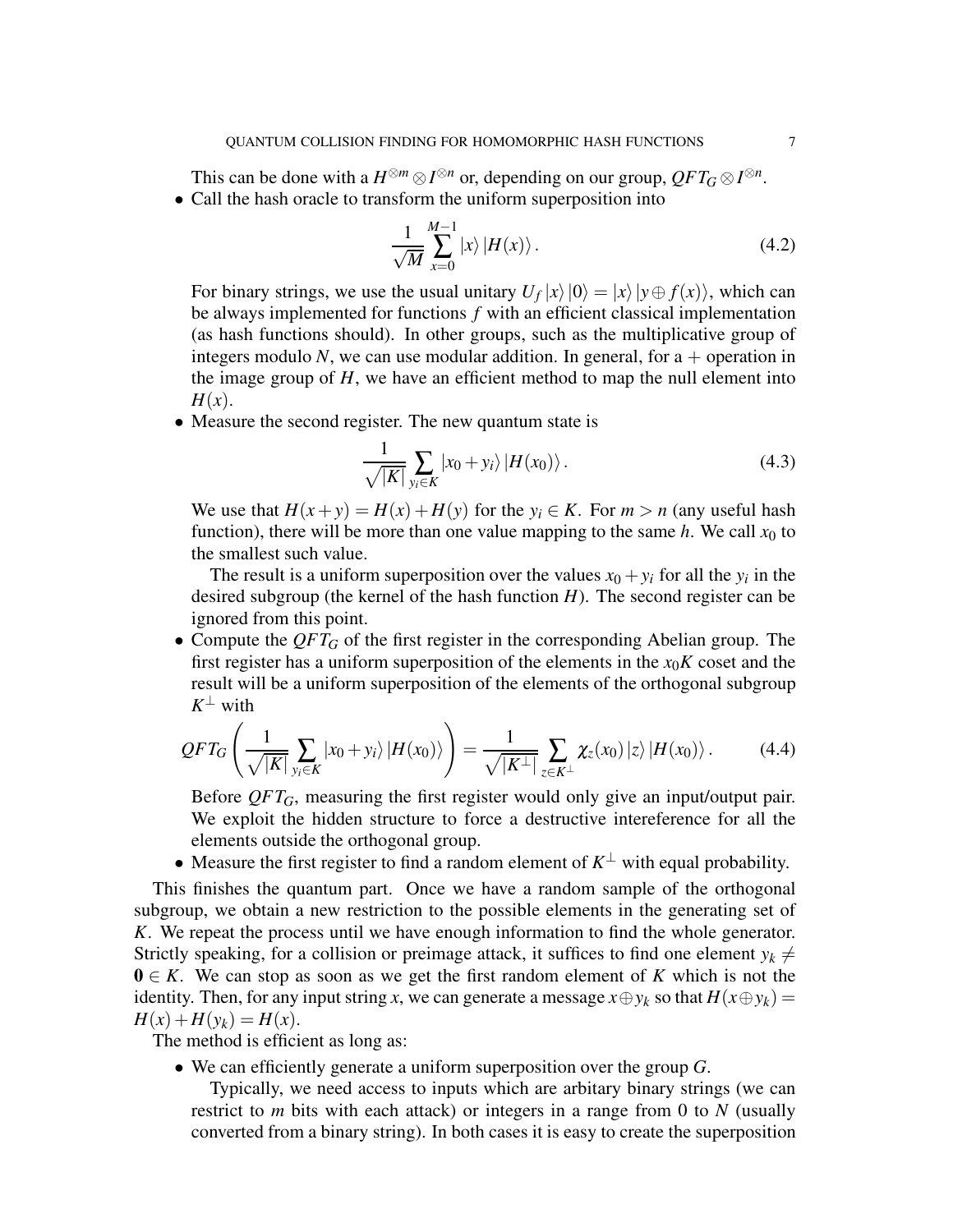either from the  $|0\rangle$  string and a Hadamard gate for each bit (input bits) or from the  $|0\rangle$  state and the *QFT* as used in Shor's algorithm (integers).

- We have an efficient quantum function computing  $H(x)$  for  $x \in G$ . The classical hash function must have a reasonable computation time in order to be useful. Any classical binary function can be converted into a reversible function if we keep the input and compute  $|x\rangle|y\rangle \rightarrow |x\rangle|y \oplus H(x)\rangle$  for a bitwise XOR operation  $\oplus$ , which is enough to go from  $|x\rangle|0\rangle$  to  $|x\rangle|H(x)\rangle$ .
- There is an efficient Quantum Fourier Transform. For Abelian groups, we have seen in Section [3.1.1](#page-3-0) there are either efficient quantum circuits or good approximations which can still be used to find elements in the orthogonal subgroup.

In particular, for binary strings and the XOR operation, we have simple quantum circuits. The set of binary strings with *m* bits, together with the bitwise XOR operation, forms an Abelian group which can be written as  $\mathbb{Z}_2 \times \ldots \times \mathbb{Z}_2$  with *m* factors. For this decomposition, in each of the cyclic groups associated to each bit,  $\omega_2 = e^{i\frac{2\pi}{2}} = -1$  is a root of unity and the character  $\chi_{g_i}(h_i) = (-1)^{g_i h_i}$  is a valid character for the possible values  $g_i, h_i \in \mathbb{Z}_2$  that correspond to *i*th bits of *g* and *h*. Then, we have a valid character for *m*-bit strings and the XOR operation:

$$
\chi_g(h) = \prod_{i=1}^m (-1)^{g_i h_i} = (-1)^{g \cdot h} \tag{4.5}
$$

where  $g \cdot h$  is the inner product on the bit strings representing g and h (the parity of the bitwise AND of the strings).

For this character, the quantum Fourier transform in the group can be written as

$$
QFT_G|g\rangle = \frac{1}{\sqrt{M}} \sum_{h \in G} \chi_g(h) |h\rangle = \frac{1}{\sqrt{M}} \sum_{h \in G} (-1)^{g \cdot h} |h\rangle, \qquad (4.6)
$$

which corresponds to the quantum operation  $QFT_G = H^{\otimes m}$  (applying a Hadamard gate to each qubit).

With this Fourier transform we get a random  $\zeta$  in the subgroup orthogonal to the kernel,  $z \in K^{\perp} \iff (-1)^{x \cdot z} = 1$  for all  $x \in K$ . Any two elements  $z \in K^{\perp}$  and  $x \in K$  obey  $z \cdot x = 0$ .

Each measurement gives a restriction to the possible values of the elements in  $K^{\perp}$ , which allows us to discover a generating set of  $K^{\perp}$  after a number of measurements polynomial in the number of bits *m*.

Furthermore, once we have a generating set of  $K^{\perp}$ , we can compute a random element in *K* efficiently (polynomial time in *m*) and, from that, a generating set of *K* in expected polynomial time. The classical method is described in [\[Lom04,](#page-11-2) [Dam04\]](#page-10-10). Basically, each measurement gives, with high probability, a new equation from a linear system which can be solved to obtain a generating set for *K*. For additive hash functions the system will always have a solution and the result can be used to find collisions or a second preimage to any input *x*. This completes the attack.

## 5. EXAMPLES

In this Section, we examine some hash proposals which would be insecure under our quantum attack. Somewhat ironically, these functions try to guarantee security against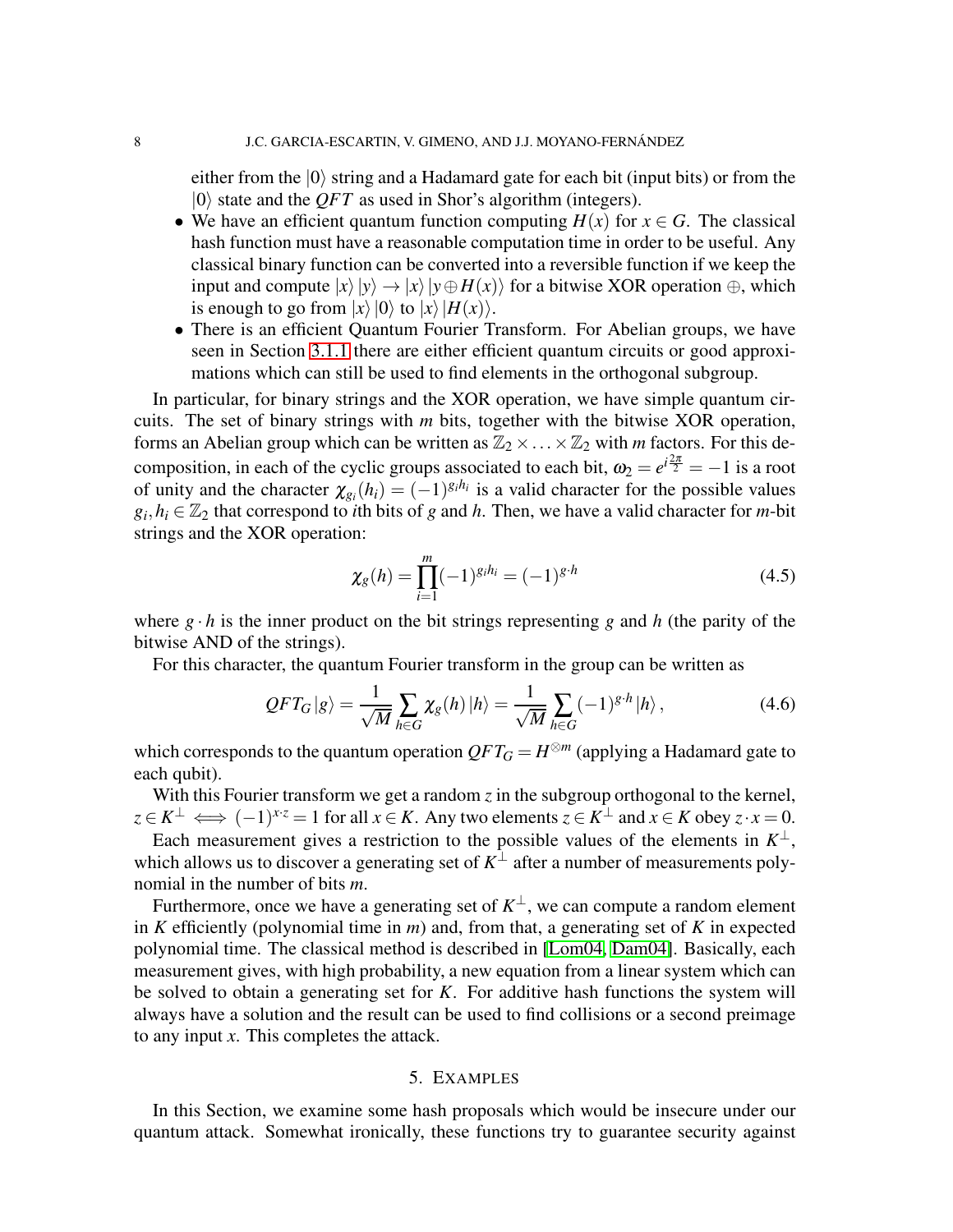collisions by reduction to a hard problem, but the additional structure imposed on the functions allow for a quantum attack.

5.1.  $\oplus$ -linear hash functions. In [\[Kra94\]](#page-11-7) Krawczyk presented two families of  $\oplus$ -linear hash functions  $H(x): \{0,1\}^m \to \{0,1\}^n$  which are additive with respect to the XOR operation. For any two inputs  $x_1, x_2 \in \{0, 1\}^m$ ,  $H(x_1 \oplus x_2) = H(x_1) \oplus H(x_2)$ .

The designs are based on Cyclic Redundancy Codes and Linear Feedback Shift Registers and have some some desirable properties. For instance, uniformity can be proved instead of assumed like in most hash functions. Unfortunately, the ⊕-linearity also opens the door for a quantum attack.

The attack is, basically, a quantum algorithm for a generalized Simon's problem. In the original Simon's algorithm we have a promise that a function  $f(x) : \{0,1\}^n \to \{0,1\}^n$ such that  $f(x \oplus s) = f(x)$  only for two values (with a secret string *s*). Here we have a slightly different problem. For a balanced function there will be  $2^{m-n}$  strings with the same output value. The group is  $({0,1})^m$ ,  $\oplus$ ) and the hidden subgroup is the kernel of *H*(*x*). After the quantum algorithm we get elements  $y_i$  with  $H(y_i) = \mathbf{0}$  so that  $H(x \oplus y_i) =$  $H(x) \oplus H(y_i) = H(x)$ .

5.2. Homomorphic hash function with multiplication. The attack can be translated to multiplicative hashes in groups where the group operation is more naturally cast as a multiplication and the null element as the unit.

We are going to see two examples with hashes in the multiplicative group of integers modulo *N* (the group of units in  $\mathbb{Z}_N$ ). The group operation is multiplication modulo *N* and the identity element is the integer 1.

Our first example is the RSA hash  $E(x) = x^e \mod N$  for an  $N = pq$  with unknown factorization, which has a multiplicative property:  $E(xy) = E(x)E(y)$ . The proposed attack finds the kernel consisting in all the messages  $x_i$  for which  $E(x_i) = 1$ . This particular example is not useful as a hash function. It depends on trusting no one knows the factorization of *N*.

However, multiplicative and additive properties appear in many proposals for homomorphic encryption and any hash function derived from them should be checked against quantum attacks.

For instance, the collision resistant hash function used in the homomorphic hash scheme proposed by Krohn, Freedman and Mazières [\[KFM04\]](#page-10-5) is vulnerable to a quantum attack. The basic transformation is defined as

$$
h_G(\mathbf{b}_j) = \prod_{i=1}^m g_i^{b_{i,j}} \mod p \tag{5.1}
$$

for a message block  $\mathbf{b}_j$  composed of *m* integers  $b_{i,j}$  from 0 to a prime *q* dividing  $p-1$ . The integer  $p$  is a random prime and  $g_i$  are randomly chosen integers of order  $q$  modulo *p*. For any two blocks  $\mathbf{b}_i$  and  $\mathbf{b}_j$ ,

$$
h_G(\mathbf{b}_i + \mathbf{b}_j) = h_G(\mathbf{b}_i)h_G(\mathbf{b}_j),
$$
\n(5.2)

where  $\mathbf{b}_i + \mathbf{b}_j$  is a vector with elements  $b_{1,i} + b_{1,j} \mod q$  to  $b_{m,i} + b_{m,j} \mod q$ .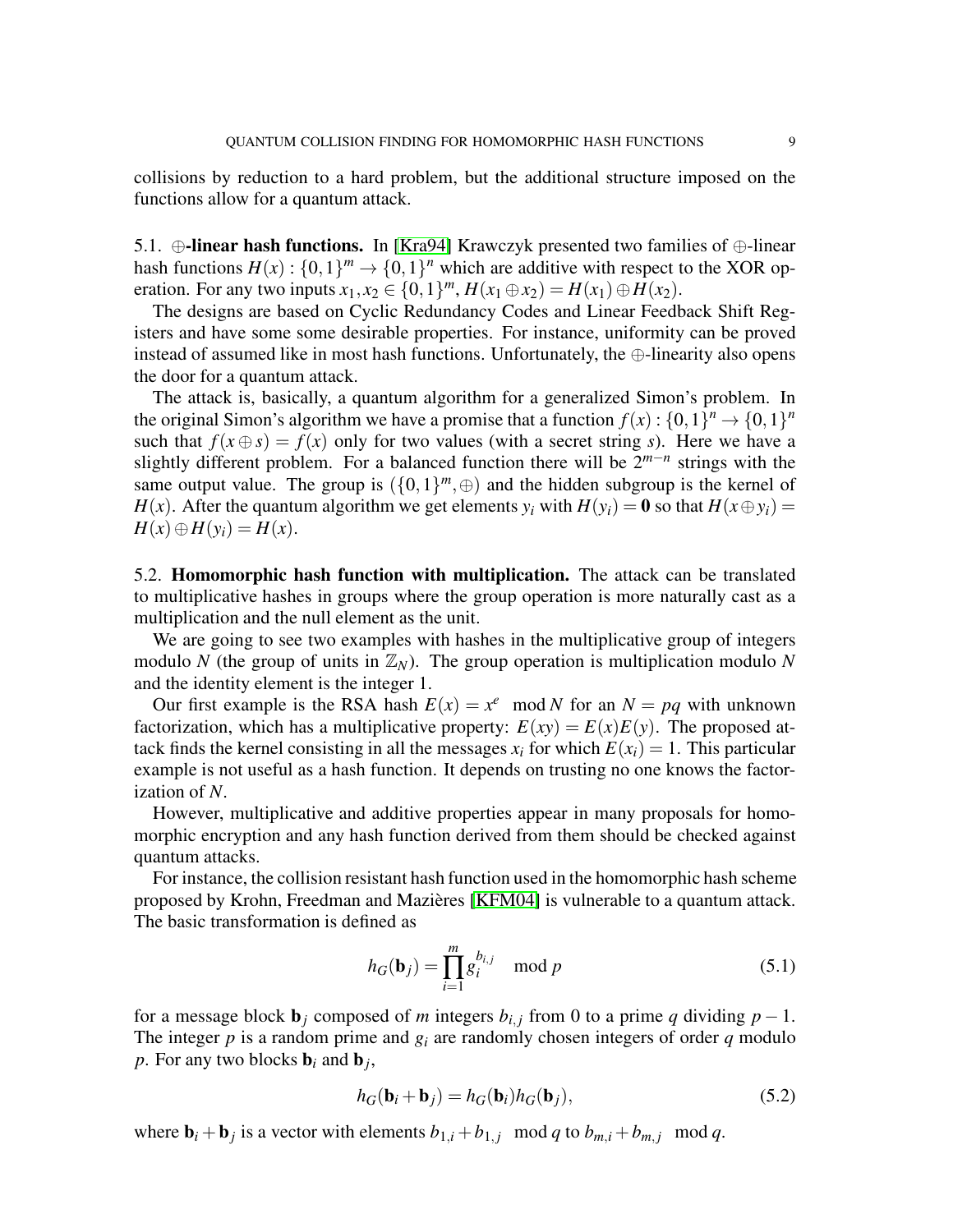The inputs are vectors with elements in the additive group of integers modulo *q* and the hash takes them into the group of units modulo  $\mathbb{Z}_p$ . Finding a kernel for  $h_G$  gives blocks  **with**  $h_G(**b**<sub>e</sub>) = 1$ **, which yield collisions for any desired input block**  $**b**<sub>i</sub>$ **.** 

The hash function is a compression function and the kernel will contain multiple elements. Most of them will be useful for collisions with two exceptions. First, the kernel will always contain a trivial zero block which maps each block to itself and for which all the  $b_{i,i}$  are 0. Second, some of the blocks  $\mathbf{b}_e$  might not correspond to valid binary sequences. The number of binary digits *n* for each block is chosen so that  $2^n < q$  and, if any of the  $b_{i,e}$  is greater than  $2^n$ , there is no binary input corresponding to that integer. In the attack we can always fix some of the blocks of the input to 0 so that this happens with an acceptably small probability.

### 6. DISCUSSION

We have shown quantum computers can find collisions for additive hash functions by finding its kernel subgroup. The attack is valid for hash functions with a strong structure, such as those usually proposed for provably secure hashing.

We have given examples of the attack working on the ⊕-linear hash functions of Krawczyk [\[Kra94\]](#page-11-7) and on certain homomorphic hashing schemes [\[KFM04\]](#page-10-5).

As opposed to some previous quantum decryption algorithms, which should have access to a quantum oracle encrypting with an unknown key, the attacker can always find a quantum version of the function and produce the required superpositions.

Like all collision attacks, quantum collision finding can be performed offline using any fixed input  $x_0$ . Once the kernel of  $H(x)$  has been found, it can be directly used for second preimage attacks in real time to find  $H(x') = H(x)$  by adding to the known input *x* any linear combination of the  $y_i$  in the kernel.

The kernel can also help to craft fake messages that replace a signed string. For instance, for the group of binary strings of *n* bits under the XOR operation, the attacker can try to alter specific bits from a message by XORing the input string with elements from the kernel that change only the target part of the message and, maybe, also unimportant bits which will not be noticed (like color or gray level bits in a picture). It is not obvious how to perform this kind of attack and it would be highly dependent on the particular structure of the kernel and the concrete addition operation of the relevant group, but it could reduce the complexity of a forgery, at least for some specific scenarios.

The attack exposes a general problem of hash functions: either there is a formal proof of security at the cost of imposing a structure or we are limited to transformations which appear to be random but are difficult to analyze.

In that respect, many provable hash functions use reductions to problems which can be solved efficiently on a quantum computer, such as factoring, and could be vulnerable to quantum attacks. The quantum security of these hash functions should be studied further. The attacks might not be straightforward. In many cases the reduction is not shown in both directions: finding a collision might solve factoring but it is not known whether factoring provides a collision or not.

It is also open whether the collision finding method of this paper can be extended or not to other provable hash functions with more complex additive or multiplicative properties.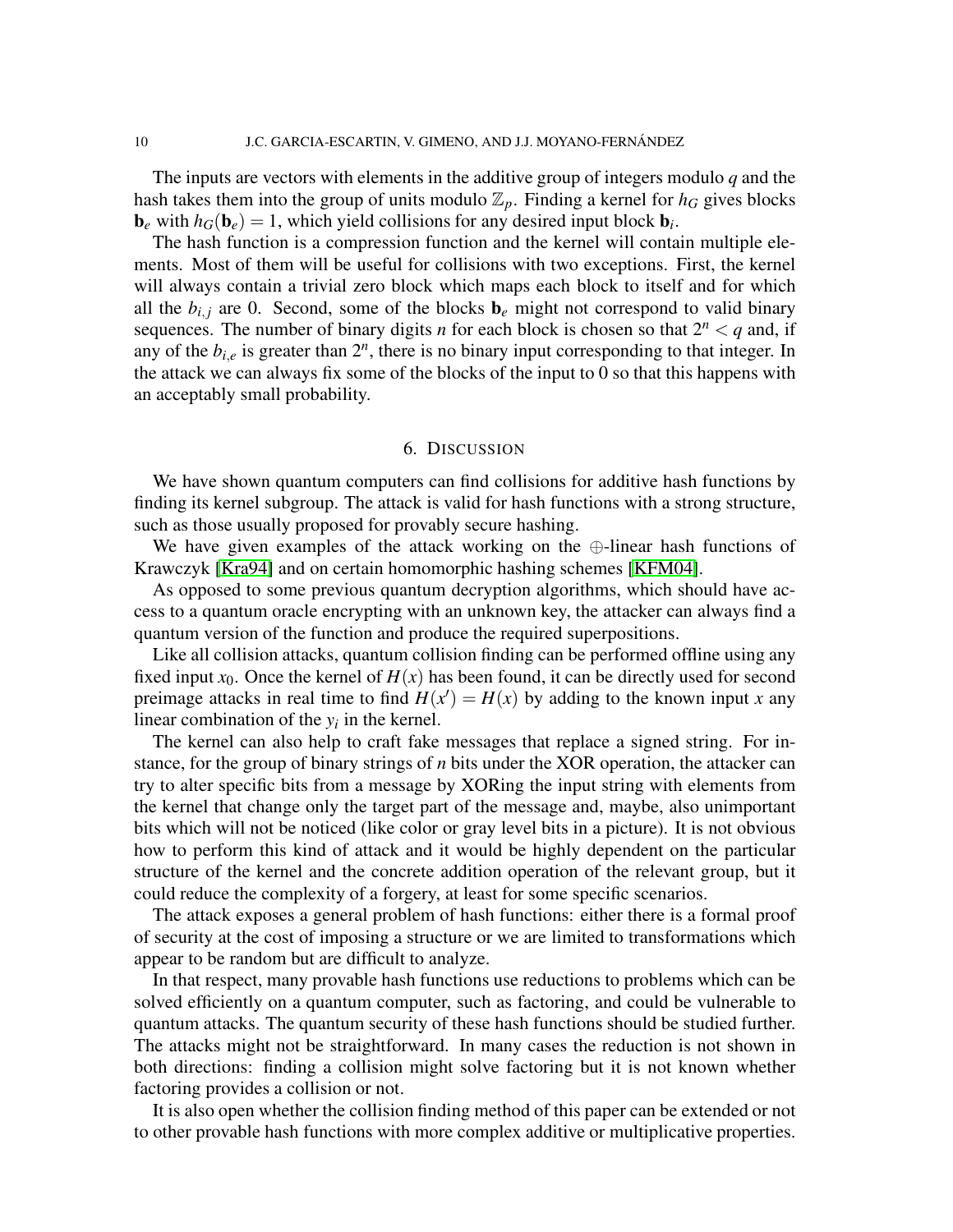Some possible candidates are VHS [\[CLS06\]](#page-10-11), where  $H(0)H(x \vee y) \equiv H(x)H(y) \mod N$ for  $x \wedge y = 0$ , or the muHASH, adHASH and LtHASH families [\[BM97\]](#page-10-12).

### ACKNOWLEDGEMENTS

The first author has been funded by the Spanish Government and FEDER grant PID2020- 119418GB-I00 (MICINN) and by Junta de Castilla y León (project VA296P18). The second author has been partially supported by the Research Program of the University Jaume I–Project UJI-B2018-35, as well as by the Spanish Government and FEDER grant PID2020-115930GA-I00 (MICINN). The third author was partially supported by the Spanish Government, Ministerios de Ciencia e Innovación y de Universidades, grant PGC2018-096446-B-C22, as well as by Universitat Jaume I, grant UJI-B2018-10.

### **REFERENCES**

- <span id="page-10-6"></span>[BL95] D. Boneh and R. J. Lipton, *Quantum cryptanalysis of hidden linear functions*, Advances in Cryptology — CRYPT0' 95 (Berlin, Heidelberg) (Don Coppersmith, ed.), Springer Berlin Heidelberg, 1995, pp. 424–437.
- <span id="page-10-0"></span>[BL17] D. J. Bernstein and T. Lange, *Post-quantum cryptography*, Nature 549 (2017), 188–194.
- <span id="page-10-12"></span>[BM97] M. Bellare and D. Micciancio, *A new paradigm for collision-free hashing: Incrementality at reduced cost*, Advances in Cryptology — EUROCRYPT '97 (Berlin, Heidelberg) (Walter Fumy, ed.), Springer Berlin Heidelberg, 1997, pp. 163–192.
- <span id="page-10-11"></span>[CLS06] S. Contini, A. K. Lenstra, and R. Steinfeld, *VSH, an efficient and provable collision-resistant hash function*, Advances in Cryptology - EUROCRYPT 2006 (Berlin, Heidelberg) (Serge Vaudenay, ed.), Springer Berlin Heidelberg, 2006, pp. 165–182.
- <span id="page-10-2"></span>[CNPS17] A. Chailloux, M. Naya-Plasencia, and A. Schrottenloher, *An efficient quantum collision search algorithm and implications on symmetric cryptography*, Advances in Cryptology – ASI-ACRYPT 2017 (Cham) (T. Takagi and T. Peyrin, eds.), Springer International Publishing, 2017, pp. 211–240.
- <span id="page-10-7"></span>[CvD10] A. M. Childs and W. van Dam, *Quantum algorithms for algebraic problems*, Reviews Modern Physics 82 (2010), 1–52.
- <span id="page-10-10"></span>[Dam04] I. Damgård, *QIP note: on the quantum Fourier transform and applications*, Published on http://www. brics. dk/~ ivan/Fourier.pdf (2004).
- <span id="page-10-1"></span>[Gro97] L. K. Grover, *Quantum mechanics helps in searching for a needle in a haystack*, Physical Review Letters 79 (1997), no. 2, 325.
- <span id="page-10-9"></span>[GSVV01] M. Grigni, L. Schulman, M. Vazirani, and U. Vazirani, *Quantum mechanical algorithms for the nonabelian hidden subgroup problem*, Proceedings of the Thirty-Third Annual ACM Symposium on Theory of Computing (New York, NY, USA), STOC '01, Association for Computing Machinery, 2001, pp. 68–74.
- <span id="page-10-8"></span>[HH00] L. Hales and S. Hallgren, An improved quantum Fourier transform algorithm and appli*cations*, Proceedings 41st Annual Symposium on Foundations of Computer Science, 2000, pp. 515–525.
- <span id="page-10-5"></span>[KFM04] M.N. Krohn, M.J. Freedman, and D. Mazieres, *On-the-fly verification of rateless erasure codes for efficient content distribution*, IEEE Symposium on Security and Privacy, 2004. Proceedings. 2004, 2004, pp. 226–240.
- <span id="page-10-4"></span>[KLLNP16] M. Kaplan, G. Leurent, A. Leverrier, and M. Naya-Plasencia, *Breaking symmetric cryptosystems using quantum period finding*, Advances in Cryptology – CRYPTO 2016 (Berlin, Heidelberg) (M. Robshaw and J. Katz, eds.), Springer Berlin Heidelberg, 2016, pp. 207–237.
- <span id="page-10-3"></span>[KM12] H. Kuwakado and M. Morii, *Security on the quantum-type Even-Mansour cipher*, 2012 International Symposium on Information Theory and its Applications, 2012, pp. 312–316.